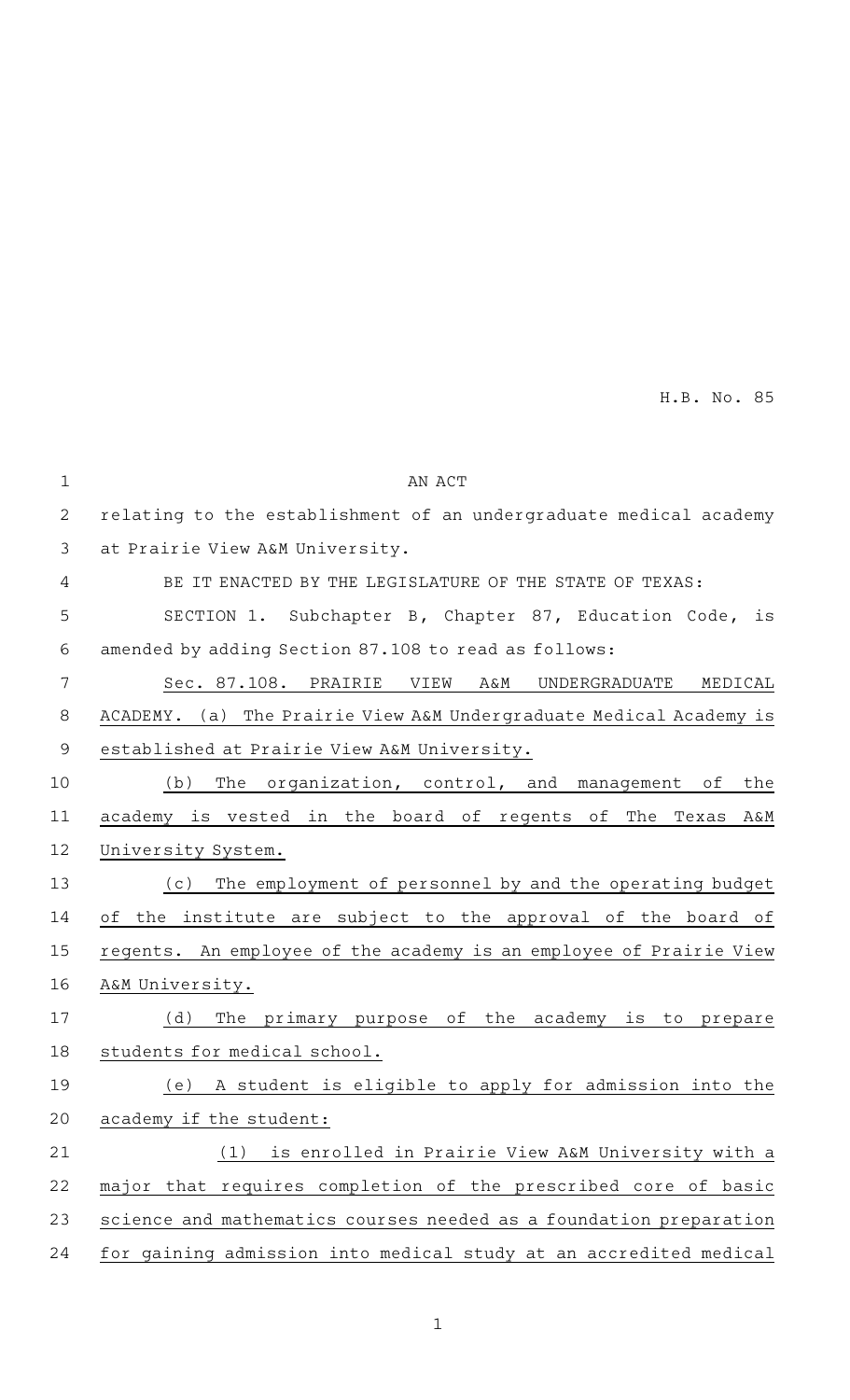H.B. No. 85

| $1\,$          | school in the United States;                                       |
|----------------|--------------------------------------------------------------------|
| $\mathbf{2}$   | (2)<br>has completed at least one year of undergraduate            |
| $\mathfrak{Z}$ | college-level or university-level courses approved by the academy; |
| 4              | has demonstrated interest in a medical career; and<br>(3)          |
| 5              | the academic achievement standards<br>(4)<br>has<br>met            |
| 6              | established for the academy by the academy's admissions committee  |
| $\overline{7}$ | in the student's undergraduate courses.                            |
| $\,8\,$        | (f)<br>The academy shall provide:                                  |
| $\overline{9}$ | academic<br>(1)<br>and<br>career counseling<br>for<br>academy      |
| 10             | students;                                                          |
| 11             | faculty mentorship for each academy student;<br>(2)                |
| 12             | (3)<br>enriched undergraduate courses designed<br>to               |
| 13             | strengthen academic preparation, including preparation for the     |
| 14             | Medical College Admission Test (MCAT), for future medical school   |
| 15             | applicants;                                                        |
| 16             | the<br>(4)<br>preparation for<br>MCAT<br>and<br>instruction<br>in  |
| 17             | standardized testing techniques;                                   |
| 18             | (5)<br>long-distance educational technology to allow               |
| 19             | interactive participation with medical schools, as appropriate;    |
| 20             | visitation to medical school educational sites;<br>(6)             |
| 21             | and                                                                |
| 22             | visitation of medical school faculty to the<br>(7)                 |
| 23             | academy for academic enrichment.                                   |
| 24             | A student admitted to the academy must enter into an<br>(q)        |
| 25             | agreement with the university under which the student agrees to:   |
| 26             | maintain the student's eligibility for continued<br>(1)            |
| 27             | enrollment in the academy; and                                     |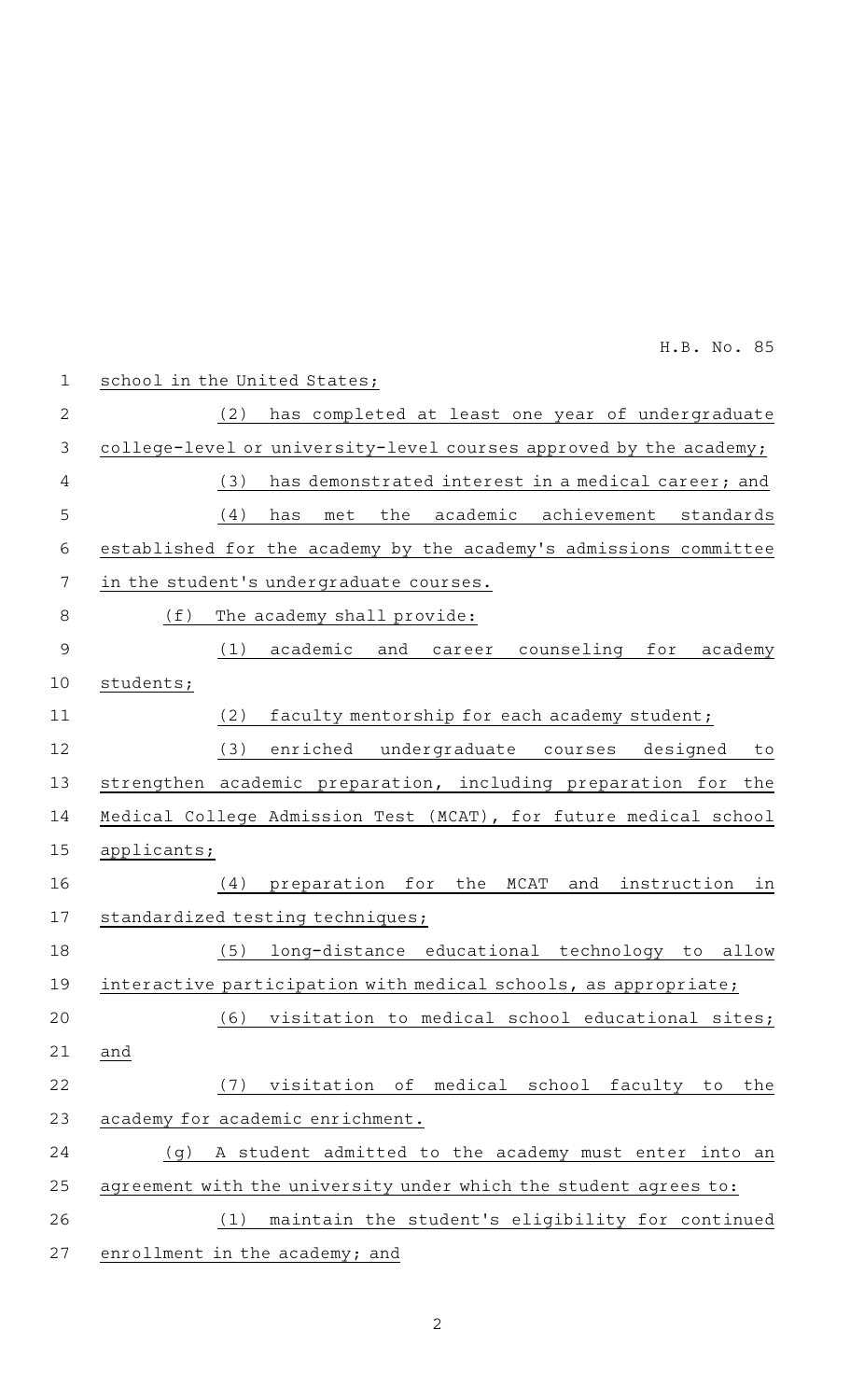|              | H.B. No. 85                                                       |
|--------------|-------------------------------------------------------------------|
| $\mathbf 1$  | (2)<br>repay any scholarship or stipend the student               |
| $\mathbf{2}$ | receives in connection with enrollment in the academy if the      |
| 3            | student:                                                          |
| 4            | fails to apply to medical school in Texas and<br>(A)              |
| 5            | enrolls in a medical school outside of Texas; or                  |
| 6            | declines an offer to attend medical school in<br>(B)              |
| 7            | Texas and enrolls in a medical school outside of Texas.           |
| $\,8\,$      | The academy shall consult with the medical schools in<br>(h)      |
| $\mathsf 9$  | Texas to ensure that its curriculum and practices are consistent  |
| 10           | with current medical school needs and requirements.               |
| 11           | (i)<br>The academy shall enter into cooperative programs, as      |
| 12           | appropriate, with medical schools in Texas to help achieve the    |
| 13           | goals of the academy.                                             |
| 14           | The academy shall incorporate into its curriculum<br>(j)          |
| 15           | current medical school educational practices, such as small group |
| 16           | tutorials using problem-based instruction.                        |
| 17           | The university shall enhance the facilities of the<br>(k)         |
| 18           | university as necessary to achieve the purposes of the academy.   |
| 19           | SECTION 2. This Act takes effect September 1, 2003.               |

3